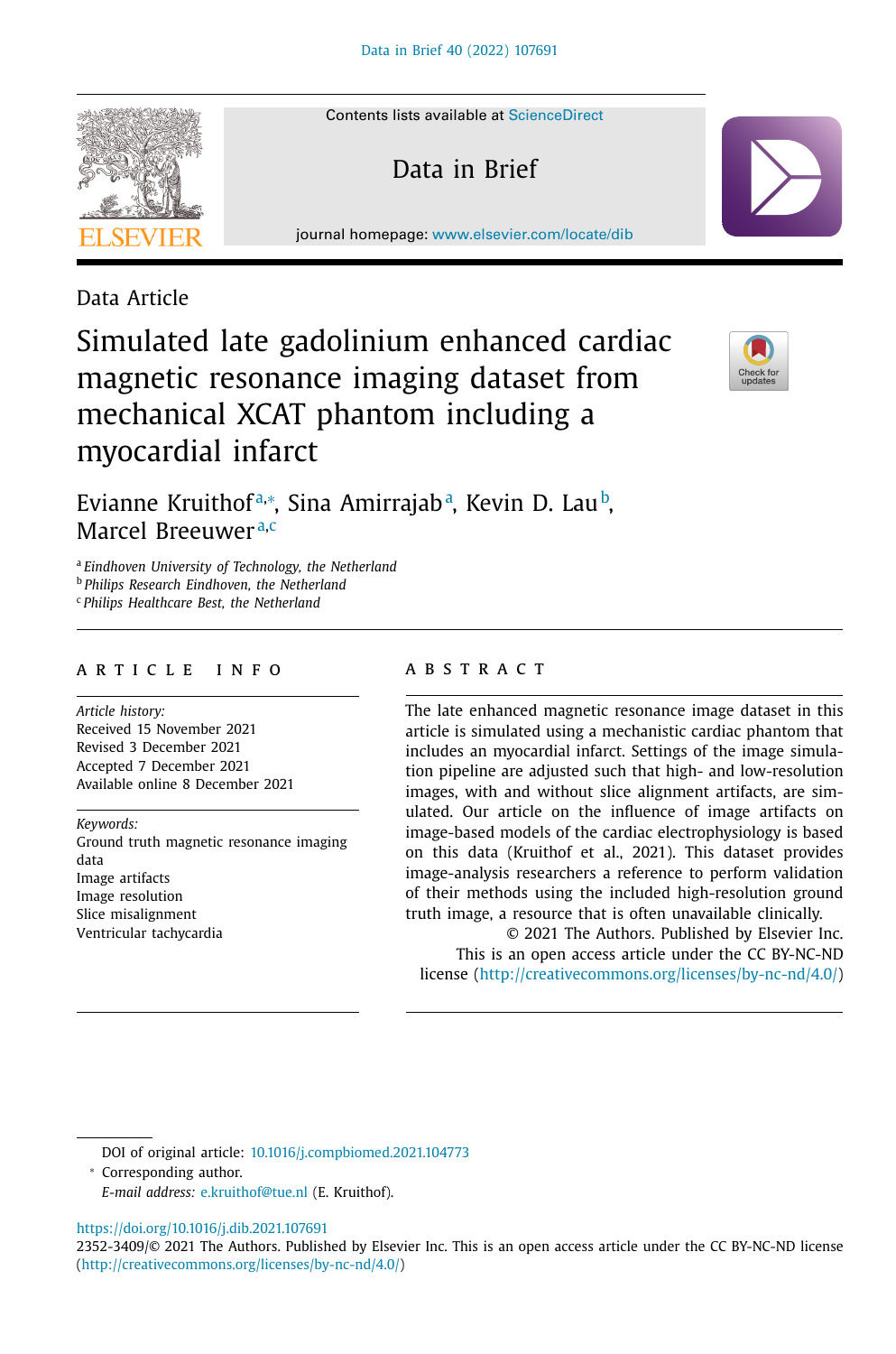## **Specifications Table**

| Subject                        | Cardiology and Cardiovascular Medicine                                                                                                                                                                                                                                                                                                |
|--------------------------------|---------------------------------------------------------------------------------------------------------------------------------------------------------------------------------------------------------------------------------------------------------------------------------------------------------------------------------------|
| Specific subject area          | Postinfarction cardiac imaging                                                                                                                                                                                                                                                                                                        |
| Type of data                   | Image                                                                                                                                                                                                                                                                                                                                 |
| How data were acquired         | The data was simulated utilizing the mechanistic 4D eXtended CArdiac Torso<br>(XCAT) heart phantom (Segars et al., 2010), Rhinoceros modelling software 6<br>(Rhino, 2020) and the openGTN MRI simulation pipeline (openGTN, 2020).                                                                                                   |
| Data format                    | Raw                                                                                                                                                                                                                                                                                                                                   |
| Parameters for data collection | Simulated data is generated using a virtual cardiac phantom containing a<br>myocardial infarct. Mechanistic breathing parameters are adjusted to create<br>late enhanced MR images with and without slice alignment artifacts. Multiple<br>data simulations are performed to provide both high- and low-resolution<br>images as well. |
| Description of data collection | The mechanistic 4D XCAT non-infarcted heart model is utilized as anatomical<br>phantom and extended with a myocardial infarct scar. Bloch-equation based<br>MR image simulation is performed using the simulation pipeline of openGTN<br>et al., 2020.                                                                                |
| Data source location           | Institution: Eindhoven University of Technology<br>City: Eindhoven<br>Country: the Netherlands                                                                                                                                                                                                                                        |
| Data accessibility             | https://github.com/sinaamirrajab/LGE_CMRI_Simulation [6]                                                                                                                                                                                                                                                                              |
| Related research article       | E. Kruithof, S. Amirrajab, M.J.M. Cluitmans, K.D. Lau, M. Breeuwer, Influence of<br>Image Artifacts on Image-Based Computer Simulations of the Cardiac<br>Electrophysiology, Computers in Biology and Medicine (Kruithof et al., 2021).                                                                                               |

## **Value of the Data**

- The simulated data includes a high-resolution ground truth image, which is typically missing in clinical datasets. In addition, it includes images with lower resolution and slice misalignments to mimic artefacts common in clinical data. All images are simulated for the same virtual cardiac phantom. The data also includes an infarct geometry which is designed to provide a high risk of cardiac arrhythmia.
- Researchers in the field of cardiac MR image analysis may benefit from these data as the performance of their methods can be tested for several image qualities, and validated by the ground truth image.
- The data can be used to validate image interpolation techniques as both high- and lowresolution images are included. The data can also be used for image artifact studies as both images with and without artifacts are available. Furthermore, the data is useful for imagebased cardiac arrhythmia research as it includes an infarct area which is designed to provide a high risk of arrhythmia.

## **1. Data Description**

The dataset contains three simulated late gadolinium enhanced magnetic resonance (MR) images which are created for the same virtual cardiac phantom with a myocardial infarct around the right coronary artery. The infarct area contains a conducting channel with dimensions reported to sustain ventricular tachycardia [\[7\].](#page-4-0) All three images are simulated as multiple twodimensional short axis late enhanced MR images (TR: 3 ms, TE: 1.5 ms, FA: 40°, TI: 678 ms). Image1 is a high-resolution ground truth image with  $0.738 \times 0.738$  mm voxel resolution and slice thickness of 1 mm, which cannot be created in clinic. Image2 is an 0.738  $\times$  0.738 mm voxel resolution image with slice thickness of 5 mm, which is more common in clinic. Image3 is an 0.88  $\times$  0.88 mm voxel resolution image with slice thickness of 6 mm. For this third image, slice misalignments up to 3.5 mm are included as well. The raw data is available on Github [\[6\]](#page-3-0) in the form of NIfTI files. The long axis view of the three images are shown in [Fig.](#page-2-0) 1.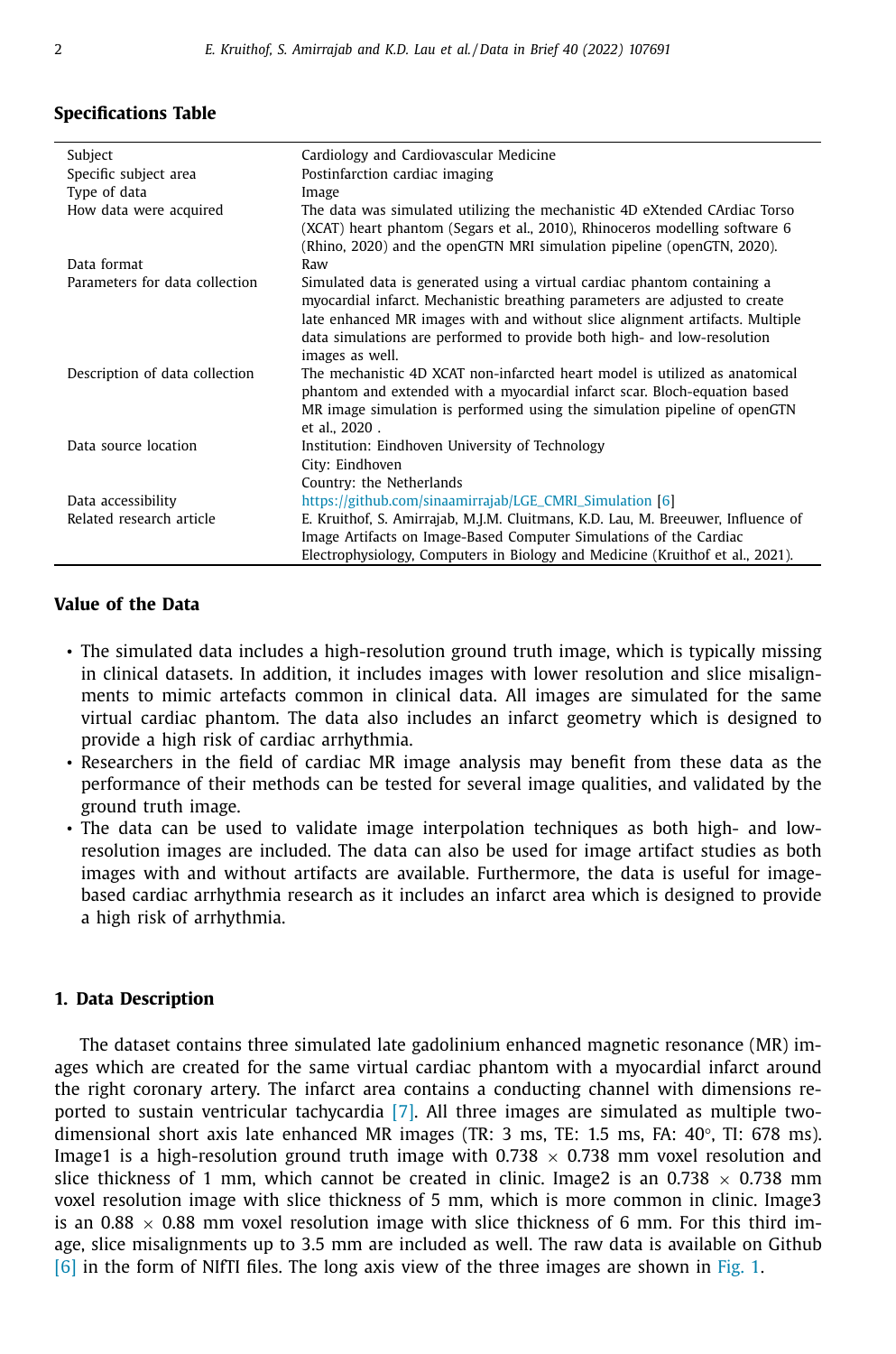<span id="page-2-0"></span>

Fig. 1. (A) Short axis view and (B) long axis view of the high-resolution ground truth image1. Long axis view of the (C) low-resolution image2 and (D) low-resolution image3 including slice alignement artifacts. Figure from Kruithof et al. [\[1\].](#page-3-0)

Image3 is a composition of 10 images created for different moments in the breathing cycle, to capture the movements of the organs resulting in slice misalignment. These 10 images and their corresponding masks are also available on Github  $[6]$  named LGE\_IRSSFP\_Respiratory\_n\_\_678\_1.4\_1.4\_6\_SNR\_35\_img and LGE\_IRSSFP\_Respiratory\_n\_\_ 678\_1.4\_1.4\_6\_SNR\_35\_msk, where 'n' can be replaced with the numbers 1 to 10. The msk files contain the ground truth mask data, displaying labels of the different tissues. Each of the 10 images and masks are created for the same mechanistic cardiac phantom, for slightly different moments in the breathing cycle.

#### **2. Experimental Design, Materials and Methods**

The simulated data is created by utilizing the mechanistic 4D XCAT non-infarcted heart model [\[2\]](#page-3-0) as an anatomical phantom. This model is extended with a cylindrically shaped infarct divided in two areas with different scar densities, which is reflected in brightness differences in the MR images. The high scar density area, the core, and the lower density border zone areas are arranged such that a channel of border zone material crosses through the infarct core, as it is reported that this infarct composition gives rise to high risk of cardiac arrhythmia. The scar is located around the right coronary artery in the left ventricle wall, 2 cm below the short-axis valve plane (Fig. 2). The scar is designed in Rhinoceros modelling software 6 [\[3\]](#page-3-0) and has an elliptical cross section and a length of 20 mm. The minor and major diameters are 10 and 20 mm for the outer border zone, 8 and 16 mm for the scar core and 3 and 6 mm for the border zone channel (Fig. 2). These dimensions were chosen to match the average characteristics for critical channels observed clinically as described in [\[7\],](#page-4-0) which are defined as arrhythmia sustaining channels. For the placement of the designed scar inside the XCAT heart model, we first import the XCAT NURBS surfaces into Rhinoceros. Then the most inner surface of the myocardium and the coronary artery are selected as the guidance for locating the scar. We use operations such as



**Fig. 2.** Designed infarct geometry for the XCAT heart phantom. The scar core is visualized in red, the outer border zone and border zone channel in yellow. Figure from Kruithof et al. [\[1\].](#page-3-0)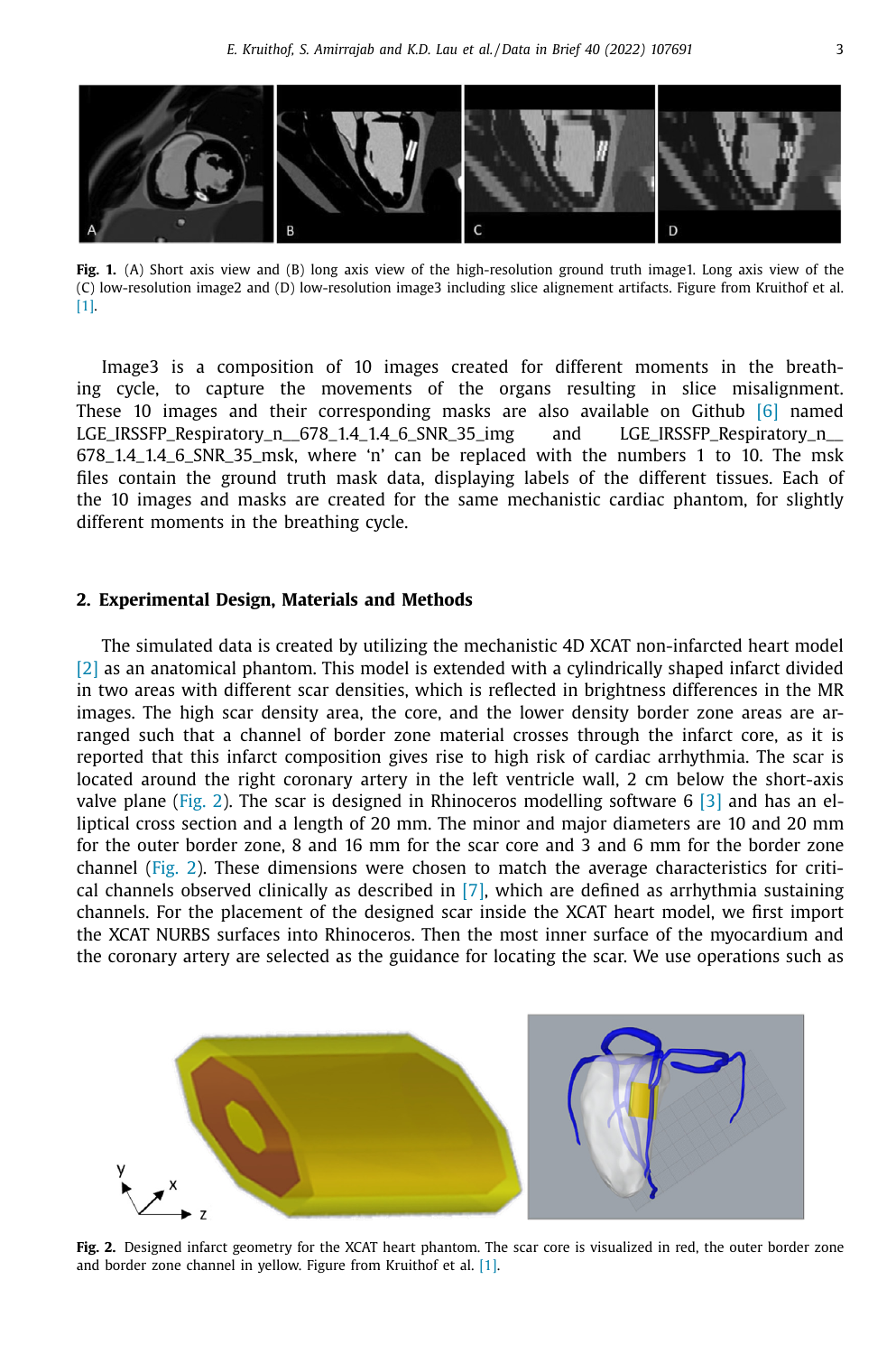<span id="page-3-0"></span>translation and rotation to attach the scar to the desired location, as shown in [Fig.](#page-2-0) 2. The most outer surface of the heart model is finally used to ensure that the scar is completely enclosed within the myocardium. This extended XCAT heart model with scar is used as the anatomical phantom for the MR image simulation.

LGE MR images of the XCAT anatomical phantom complemented with the scar are simulated using the openGTN MRI simulation pipeline which is based on the Bloch-equations [4,5]. The ground truth images are simulated with the XCAT phantom without any breathing motion, i.e. no misalignment artifacts are present in these images. Another image containing slice misalignments up to 3.5 mm is simulated to mimic clinical slice alignment artifacts (6 mm slice thickness). Such slice misalignments in clinical images are caused by movements of the heart due to breathing. Multiple phantoms are created at different time points across one breathing cycle to capture the organ movements induced by the XCAT motion model. The total duration of the breathing cycle is set to 5 s and the movement of the heart during breathing is set to 0.5 cm in-plane and 1.0 cm out-of-plane [1]. This results in misalignment artifacts up to 3.5 mm, which is similar to those in clinical late enhanced MR images. The LGE image simulation is performed in 2D slice-by-slice. The slice misalignment is then mimicked by combining slices created at the same time point in the cardiac cycle, but at slightly different time points in the breathing cycle of the XCAT phantom.

#### **Ethics Statement**

Informed consent and approval by an Ethical Medical Committee is not needed as the simulated MRI data is created for a mechanistic virtual phantom, instead of for a real patient.

#### **Declaration of Competing Interest**

The authors declare that they have no known competing financial interests or personal relationships which have or could be perceived to have influenced the work reported in this article.

#### **CRediT Author Statement**

**Evianne Kruithof:** Conceptualization, Writing – original draft; **Sina Amirrajab:** Methodology, Software; **Kevin D. Lau:** Supervision, Writing – review & editing; **Marcel Breeuwer:** Supervision, Writing – review & editing.

#### **Acknowledgments**

This research is a part of the openGTN project, supported by the European Union in the Marie Curie Innovative Training Networks (ITN) fellowship program under project No. 764465 (website: opengtn.eu).

# **References**

- [1] E. Kruithof, S. Amirrajab, M.J.M. Cluitmans, K.D. Lau, M. Breeuwer, Influence of image artifacts on image-based computer simulations of the cardiac electrophysiology, Comput. Biol. Med. 137 (2021) 104773, [doi:10.1016/j.compbiomed.](https://doi.org/10.1016/j.compbiomed.2021.104773) 2021.104773.
- [2] W.P. Segars, G. Sturgeon, S. Mendonca, J. Grimes, B.M. Tsui, 4D XCAT phantom for multimodality imaging research, Med. Phys. (2010) 4902–4915, doi[:10.1118/1.3480985.](https://doi.org/10.1118/1.3480985)
- [3] Rhino NURBS 3D modeling 6. [https://www.rhino3d.com,](https://www.rhino3d.com) 2020. Accessed May 2020.
- [4] openGTN Simulated MRI for medical image analysis research. [https://openGTN.eu,](https://openGTN.eu) 2020. Accessed May 2020.
- [5] S. [Amirrajab,](http://refhub.elsevier.com/S2352-3409(21)00966-5/sbref0005) C. [Lorenz,](http://refhub.elsevier.com/S2352-3409(21)00966-5/sbref0005) J. [Weese,](http://refhub.elsevier.com/S2352-3409(21)00966-5/sbref0005) M. [Breeuwer,](http://refhub.elsevier.com/S2352-3409(21)00966-5/sbref0005) A [Multipurpose](http://refhub.elsevier.com/S2352-3409(21)00966-5/sbref0005) Numerical Late Gadolinium Enhanced Cardiac MR Image Simulation Tool, ESMRMB 37th Annual Scientific Meeting, 2020.